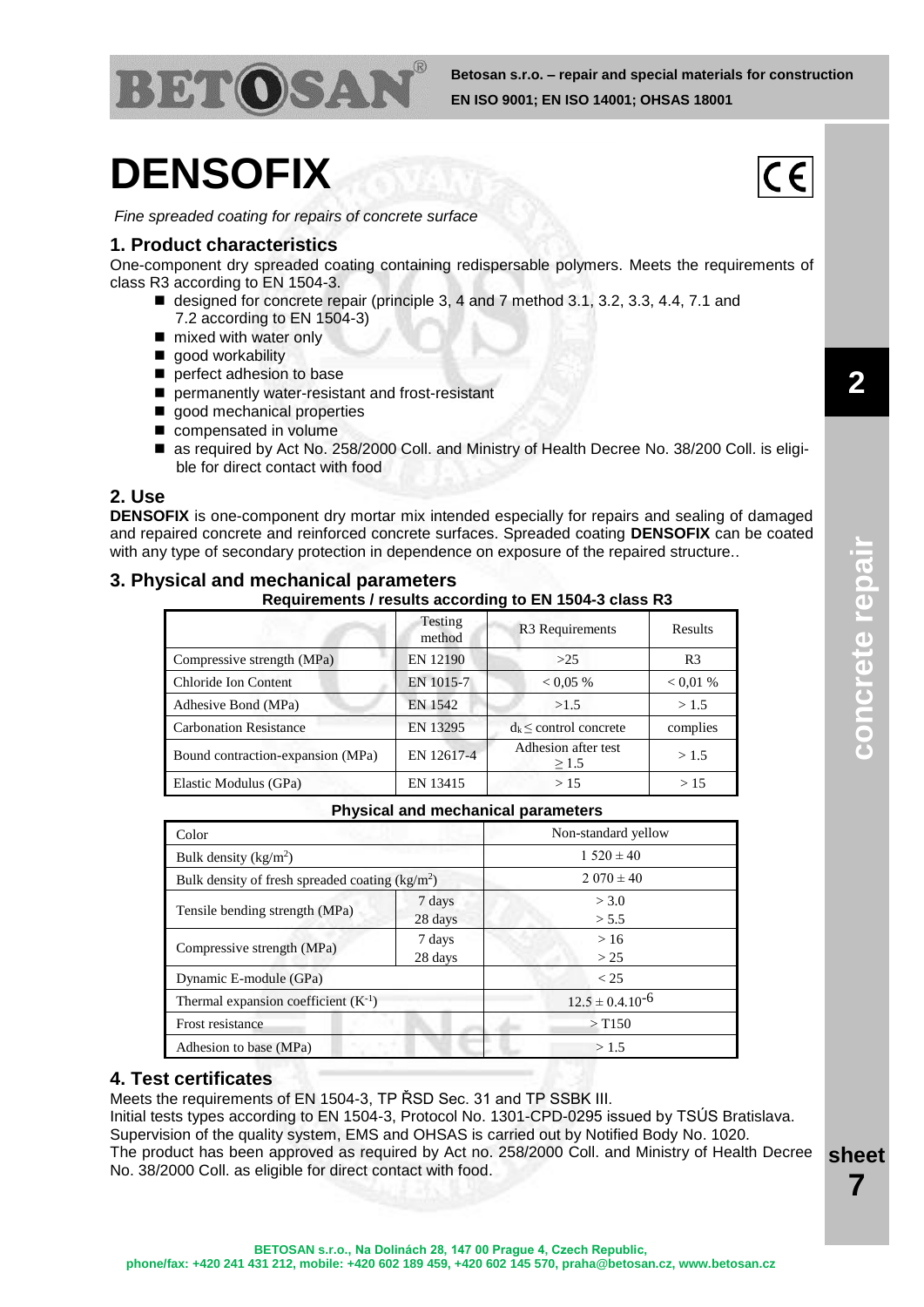

**Na Dolinách 28 147 00 Prague 4 praha@betosan.cz www.betosan.cz**

**phone/fax:+420 241 431 212 phone/fax:+420 241 431 215 mobile:+420 602 189 459 mobile:+420 602 145 570**

# **5. Instruction for preparation and application**

During the processing of dry mortar mixes **DENSOFIX** it is generally necessary to comply with the principles contained in the relevant technological process **BETOSAN** for repair of reinforced concrete structures (TP No.1/06).

Base. Any incoherent, loose or weatherworn particles and dust shall be completely removed from the surface of the repaired base. The concrete surface cannot be contaminated by substances negatively affecting adhesion to the base (fats, greases, oils, etc.). Rinsing with pressure water is the best method for necessary complete removal of any dust from the entire repaired surface before applica-tion. Preparation of spreaded coating. The spreaded coating is prepared by simple mixing with water. The

recommended mixing ratio is as follows:

|                 | Dry component<br>(kg | Water (liters)   |        | Thickness of applied layer (mm) |
|-----------------|----------------------|------------------|--------|---------------------------------|
| <b>DENSOFIX</b> |                      | $5.00 \div 5.75$ | min. 2 | max. 4                          |

Workability of the product is 50 - 60 minutes under 20 °C.

Neither temperature of base nor temperature of ambient air shall be below  $+5^{\circ}$ C and above  $+30^{\circ}$ C. **DENSOFIX** spreaded coating is applied either mechanically or manually. Manual application means finning off. The spreaded coating is applied in one layer whose thickness should not exceed value specified in the above table. Surfaces coated with the spreaded coating shall be efficiently protected against direct sunshine and wind.

Surface finalization. After initial setting of the spreaded coating smoothing by a dry polyurethane or polystyrene finisher is used for surfacing.

Surface treatment. Repaired surfaces shall be properly treated immediately after completion to avoid especially direct exposure to sun, wind effect and other factors accelerating undesirable evaporation of the batch water. Use of the following treatment agents **DENSOCURE W** and **DENSOCURE R** proved well. It is desirable to properly moisten the repaired places several times a day for min. 7 days following the repair.

# **6. Specific consumption**

Specific consumption of dry mortar is 1.6 to 1.7 kg/m<sup>2</sup> at 1 mm of layer thickness.

# **7. Packing and storage**

The product is packed into 25 kg PE-lined paper bags. **DENSOFIX** must be efficiently protected during transportation and storage against moisture. Shelf life in undamaged packing is 6 months.

After the expiration of min. shelf life, which is stated on the packaging, ingredients are not fully effective at reducing chromium VI below 2 ppm.

## **8. Health protection at work**

Handling the **DENSOFIX** dry rehabilitation mortar does not require any extraordinary hygienic precautions. The product contains alkalis and therefore any contamination of mainly eyes or mucous membrane must be prevented. Health and labour safety rules applicable to work with cement or lime mortars are to be adhered to.

Issued MSDS meets the requirements of EC-Regulation 1907/2006, Article 31.

Because the product meets the criteria for classification as hazardous, it is necessary to provide the recipient or carriers with MSDS.

In countries where regulation REACH (par. 33.1): EU regulation on chemicals and their safe use (REACH: EC 1907/2006) is valid, professional users and distributors must be provided with following information automatically and without request:

*This product is subject to Regulation (EC) No. 1907/2006 (REACH). It does not contain any substances that could be released from product under normal or reasonably foreseeable conditions of use. Therefore, there are no registration requirements for substances in articles within the meaning of. Article 7.1 of the Regulation.*

*Based on our current knowledge, this product does not contain SVHC (substances of very high concern) from candidate list published by the European Chemicals Agency in concentrations above 0.1% (w / w).*